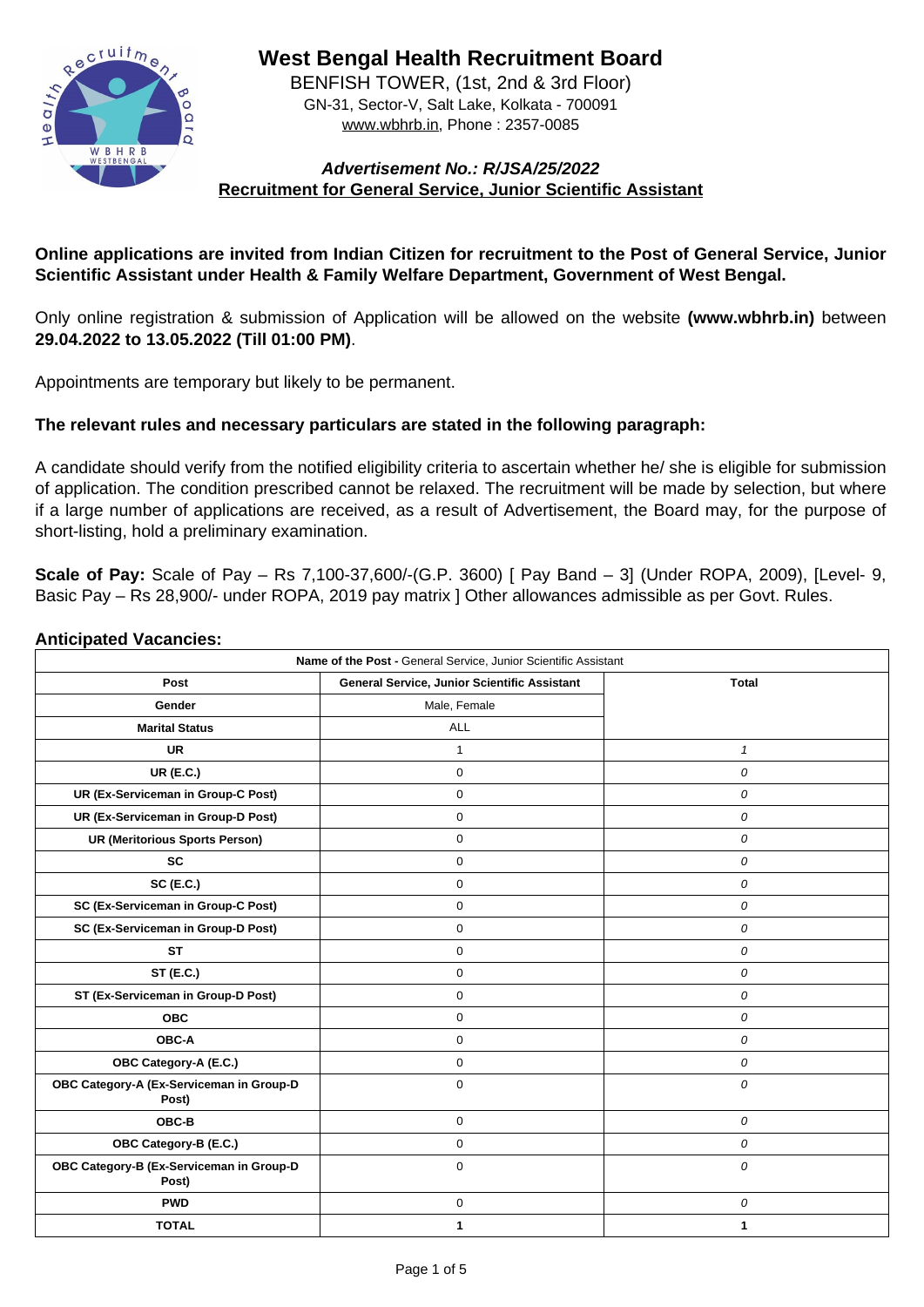### **Qualification:**

| SI No.                  | Qualification                                                                                                                                                                                                                                                                  | <b>Type</b>      | <b>Total Marks</b> | <b>Distribution</b><br>Category | <b>Segregation</b> | <b>Additional</b><br><b>Attempt</b> | <b>Marks deduction</b><br>per additional<br>attempt |
|-------------------------|--------------------------------------------------------------------------------------------------------------------------------------------------------------------------------------------------------------------------------------------------------------------------------|------------------|--------------------|---------------------------------|--------------------|-------------------------------------|-----------------------------------------------------|
| $\overline{\mathbf{1}}$ | Bachelor's<br>degree in Chemis<br>try/Biochemistry/<br>Food &<br>nutrition/Food<br>Science/Food<br>Technology/Food<br>& Drugs from<br>recognized<br>University in India<br>(ALL YEARS'<br><b>INCLUDING SUP</b><br><b>PLEMENTARY</b><br><b>MARKSHEETS</b><br>TO BE<br>ATTACHED) | <b>Essential</b> | 70.00              | Percent                         |                    | Will not be<br>evaluated            | Not Applicable                                      |

Essential: A) ESSENTIAL QUALIFICATION: i) Holder of a Bachelor's Degree in Chemistry or Biochemistry or Food and Nutrition or Food Science or Food Technology or Food and Drugs from a recognized University in India ii) Knowledge in Bengali and other languages as per the Government Order for the time being in force-Spoken and Written. iii) However no person who has any financial interest in the manufacture, import or sale of any article of food shall be appointed to be a Junior Scientific Assistant under the Food Safety & Standards Act, 2006; Rules, 2011 & Regulations, 2011. B) MARKS CALCULATION : 1.B. HOLDER OF A BACHELOR'S DEGREE IN CHEMISTRY OR BIOCHEMISTRY OR FOOD AND NUTRITION OR FOOD SCIENCE OR FOOD TECHNOLOGY OR FOOD AND DRUGS FROM A RECOGNIZED UNIVERSITY IN INDIA 1.B.i)Candidates are requested to upload all years' Mark Sheets including supplementary marksheets of the examination (BACHELOR'S DEGREE IN CHEMISTRY/BIOCHEMISTRY/FOOD AND NUTRITION/ FOOD SCIENCE/FOOD TECHNOLOGY/FOOD AND DRUGS FROM A RECOGNIZED UNIVERSITY IN INDIA ) in the space provided for the same. 1.B.ii) Marks obtained ( IN ALL SUBJECTS/ PAPERS SHOWN IN THE MARKSHEETS) in the any of the aforesaid qualification to be filled in the space for "Marks Obtained"(all years) and sum total of full marks in respect of ALL SUBJECTS/PAPERS should be filled in the space for "Full Marks"(all years). 1.B.iii) If mark sheet contains grade instead of marks, candidate has to substantiate the concerned conversion sheet (ALL YEARS TOGETHER) in order to assess the percentage of marks ON ANY OF THE AFOREMENTIONED QUALIFICATION obtained by the candidate. 40% MARKS WILL BE ALLOTTED IF A CANDIDATE FAILS TO UPLOAD GRADE CONVERSION SHEET ALONG WITH THE MARKSHEETS SHOWING THE CANDIDATES HAVE PASSED THE REQUISITE QUALIFICATION. C) C.i. While applying for the post, candidates will be considered to have declared that he/she has " No financial interest in the manufacture, import or sale of any article of food under the Food Safety & Standards Act, 2006; Rules, 2011 & Regulations, 2011" . Legal steps will be taken if a candidate has been found, at the time of OR after applications, to have financial interest in the manufacture, import or sale of any article of food under the Food Safety & Standards Act, 2006; Rules, 2011 & Regulations, 2011. C.ii.This is once again restated that : However no person who has any financial interest in the manufacture, import or sale of any article of food shall be appointed to be a Junior Scientific Assistant under the Food Safety & Standards Act, 2006; Rules, 2011 & Regulations, 2011. D) In the column "Additional Attempt", candidates are requested to put "No" as no deduction of marks is there for additional attempt.

**Age:** Date of birth should be between 01-Jan-1983 and 01-Jan-2001 for all candidates;

#### **Fee & Age Relaxation:**

| <b>Section</b>         | <b>Relaxation Year</b> | Fee Type     | <b>Part Fee</b> |
|------------------------|------------------------|--------------|-----------------|
| Unreserved             | 0 Years                | Not Exempted |                 |
| <b>Scheduled Caste</b> | 0 Years                | Exempted     |                 |
| <b>Scheduled Tribe</b> | 0 Years                | Exempted     |                 |
| <b>PWD</b>             | 0 Years                | Exempted     |                 |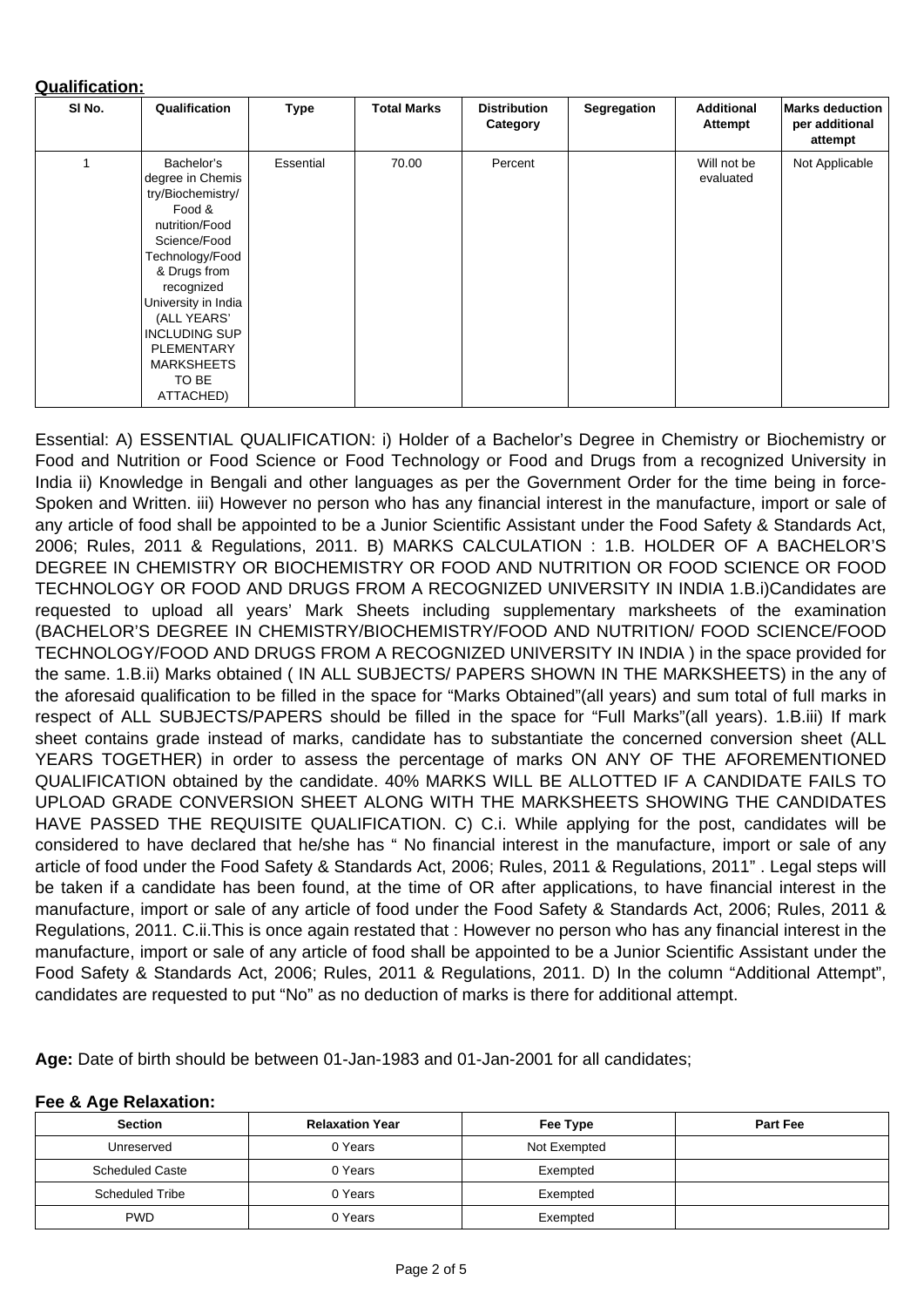Age: Ordinarily shall not be less than 21 years and not more than 39 years on 1st day of January of the year of advertisement (01-01-2022); Persons with Disabilities (Physically handicapped) [40% and above] must have a certificate from an appropriate Medical Board[vide West Bengal Persons with Disabilities(Equal Opportunities, Protection of Rights and Full Participation) Rules, 1999] . For age proof, admit card or mark sheet of Class X or MP or equivalent or any Government ID Proof (which one contains the D.O.B. of the candidate). Note: A. Reservation for exempted category shall be considered only when supported by Certificate issued by appropriate Authority, as defined by Directorate of Employment, Labour Department, Government of West Bengal, where applicable. B.NO AGE RELAXATION FOR BEING SC/ST/OBC/PWD CATEGORY SHALL BE ENTERTAINED FOR PREPARATION OF PANEL UNDER UR CATEGORY.

**Fee:** Candidates must submit the online application fee amounting Rs. 160/- (Rupees one hundred sixty) only through Banks participating in the GRPS (Govt. Receipt Portal System).

Candidates should take particular note that entries in their application submitted to the Board must be made correctly against all the items which shall be treated as final and **no alteration , addition or deletion in this** regard shall be allowed after full submission of the application. Application not duly filled in or found

## **Money order, Cheque, Bank Draft, and Cash etc. shall not be accepted.**

No application shall be considered unless accompanied by the requisite application fee excepting Candidates belonging to SC/ST category of West Bengal and persons with disabilities specified under Disabilities Rule, 1999 (certificates obtained before the Advertisement date) who do not require to pay any fee. Such exemption of fee is, however, not applicable to any OBC candidate.

**No claim for refund of the fee shall be entertained nor shall it be held in reserved for any other examination.**

- In the District, the Sub-Divisional Officer of the Sub-Division concerned, and
- In Kolkata, District Welfare Officer, Kolkata & ex-officio Jt. Director, Backward Classes Welfare Deptt., Govt. of West Bengal [No.2420-BCW/MR-61/2012 (Pt.) dated 12.07.13.

**In case, any of the statement made in the application subsequently found to be false within the knowledge of the candidates- his/her candidature shall be liable to be cancelled, and even if appointed to a post on the results of this examination his/her appointment shall be liable to be terminated. Willful suppression of any material fact shall also be similarly dealt with.**

### **Candidates must fulfill the essential qualification at the time of submission of application. No degree or experience certificate issued after the last date of submission of application will be considered.**

### **Particulars and Certificates required:**

(a) A candidate claiming to be S.C./S.T./O.B.C. must have a certificate in support of his/her claim from a competent authority of West Bengal as specified below [vide the west Bengal SCs and STs (Identification) Act, 1994 and SCs /STs Welfare Department order No. 261-TW/EC/MR-103/94 dated with B.C.W. Deptt. Order No. 6320-BCH/MR-84/10 dated 24.09.20l0]:

# **No claim for being a member of the SC, ST and OBC, or a Person with Disability shall be entertained after submission of the application**

(b) Persons with Disabilities (physically handicapped) must have a certificate from an appropriate Medical Board [vide West Bengal Persons with Disabilities (Equal Opportunities, Protection of Rights and Full Participation) Rules, 1999]

(c) The West Bengal Health Recruitment Board (WBHRB) may require such further proof or particulars from the candidates as it may consider necessary and may make enquiries regarding eligibility. Original Certificates relating to citizenship (by registration), age, qualifications, caste (SC/ST/BC), Physical disability shall have to be submitted when the WBHRB asks for them. If any candidate fails to furnish any certificate or any other relevant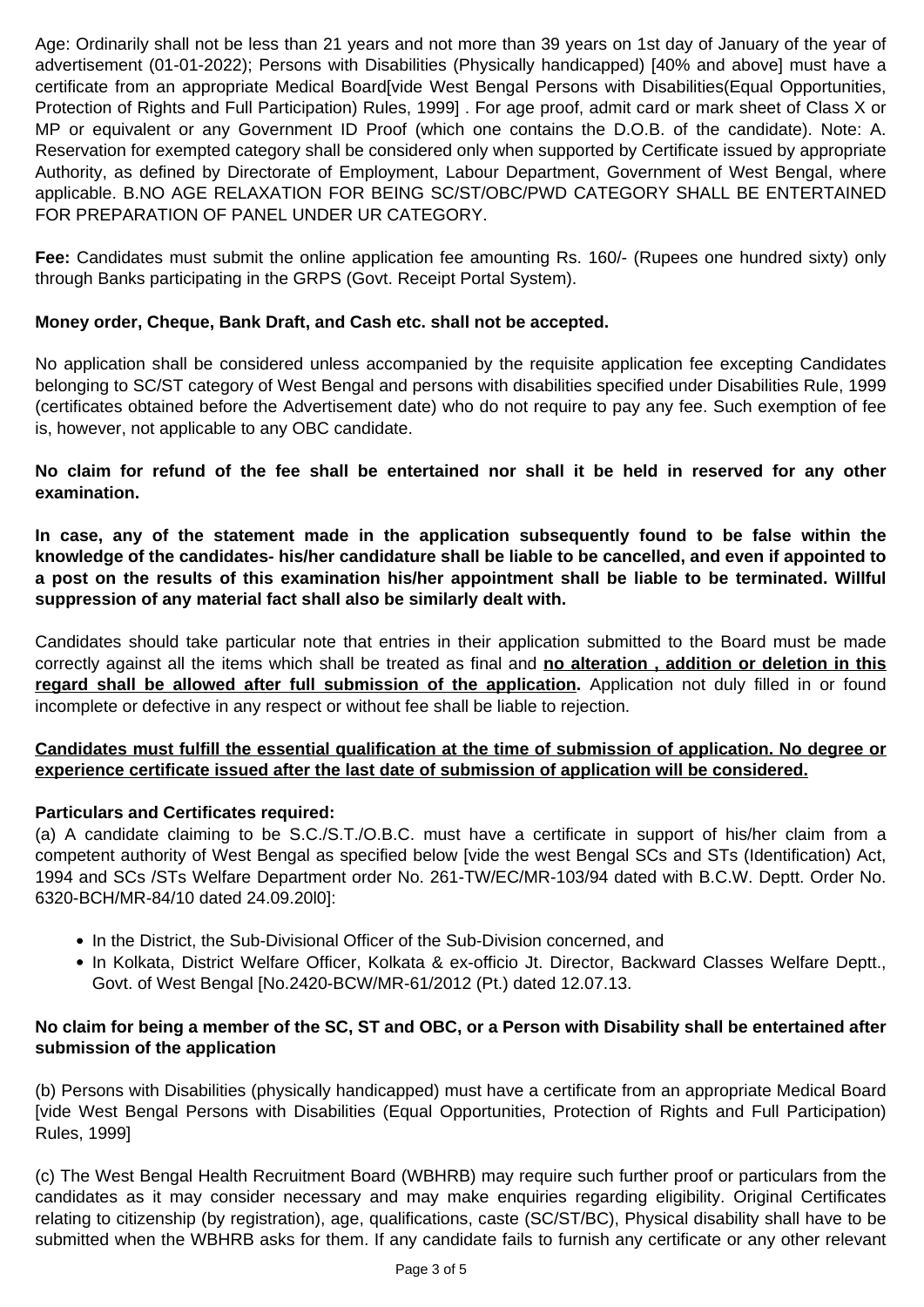document or information relating to his/her candidature within the time specified by the Board, his/her claim for allotment may be passed over without further reference to him/her.

Persons with Disabilities (Physically handicapped) [40% and above] must have a certificate from an appropriate Medical Board[vide West Bengal Persons with Disabilities(Equal Opportunities, Protection of Rights and Full Participation) Rules, 1999] .

Submission of more than one application is strictly forbiddened.

**A candidate should note that his/her participation in the examination & interview process shall be deemed provisional subject to determination of his/her eligibility in all respects. If at any stage even after issuance of the letter of appointment a candidate is found in-eligible for admission to this Examination, his/her Candidature shall be cancelled without further reference to him/her.**

**Canvassing:** Any attempt on the part of candidate to enlist support for his/her application shall disqualify him/her for appointment.

## **Applicants need to take print-out of the application form. Two copies have to be submitted at the time of the recruitment Process.**

Note:- Candidates are advised in their own interest to apply using Online Application Form, much before the closing date and not to wait till the last date to avoid congestion on Web-Server on account of heavy load on website.

#### **Experience:**

| <b>Category</b>                                                                                                                                                                                                                                                                       | <b>Type</b>      | <b>Total Marks</b> | <b>Minimum Month</b> | <b>Distribution Category</b> | <b>Segregation</b> |
|---------------------------------------------------------------------------------------------------------------------------------------------------------------------------------------------------------------------------------------------------------------------------------------|------------------|--------------------|----------------------|------------------------------|--------------------|
| 03 years, experience in<br>analysis of food stuffs &<br>water in Govt. / Pvt.<br>laboratory of repute<br>after completion of<br>qualification(final year<br>passed<br>certificate/marksheet of<br>any of essential<br>qualification to be<br>attached WITH<br>experience certificate) | <b>Essential</b> | 15.00              | 36                   | Full                         |                    |

Experience: ESSENTIAL EXPERIENCE: A) Candidates must have experience in the analysis of food stuffs and water of not less than 03(three) years in a Government or Private laboratory of repute after completion of above qualification. FINAL YEAR PASSED CERTIFICATE/ MARKSHEET OF ANY OF ESSENTIAL QUALIFICATION MUST BE ATTACHED AGAIN WITH EXPERIENCE CERTIFICATE POSITIVELY. B) The following documents will be considered as the proof of ESSENTIAL EXPERIENCE: 03(three) years, experience in the analysis of food stuffs and water in a Government or Private laboratory of repute after completion of above qualification. C) The candidates possessing the relevant experience must select YES option (Radio Button) in the Experience section. Candidates possessing more than 01(one) experience certificate should click "ADD ROW" button to provide the information of multiple experience certificates. Tenure of any experience should be taken upto the last date of submission of application. D) It is once again reiterated that experience is mandatory. Without relevant experience document, the candidature is liable to be rejected. E) Payslip / joining letter/ appointment letter/ engagement letter/ offer letter/ resignation letter will not be considered as experience certificate. Any experience certificate without mentioning START DATE and END DATE will not be considered as VALID EXPERIENCE CERTIFICATE.

#### **Marks Distribution:**

| Marks<br>emic | <b>Experience Marks</b> | <b>Interview Marks</b> | <b>Marks</b> |  |
|---------------|-------------------------|------------------------|--------------|--|
|               |                         | $\Omega$               |              |  |
| 70.00         | $\cap$                  | v.vv                   | 0.00         |  |
|               | UU.CI                   |                        |              |  |